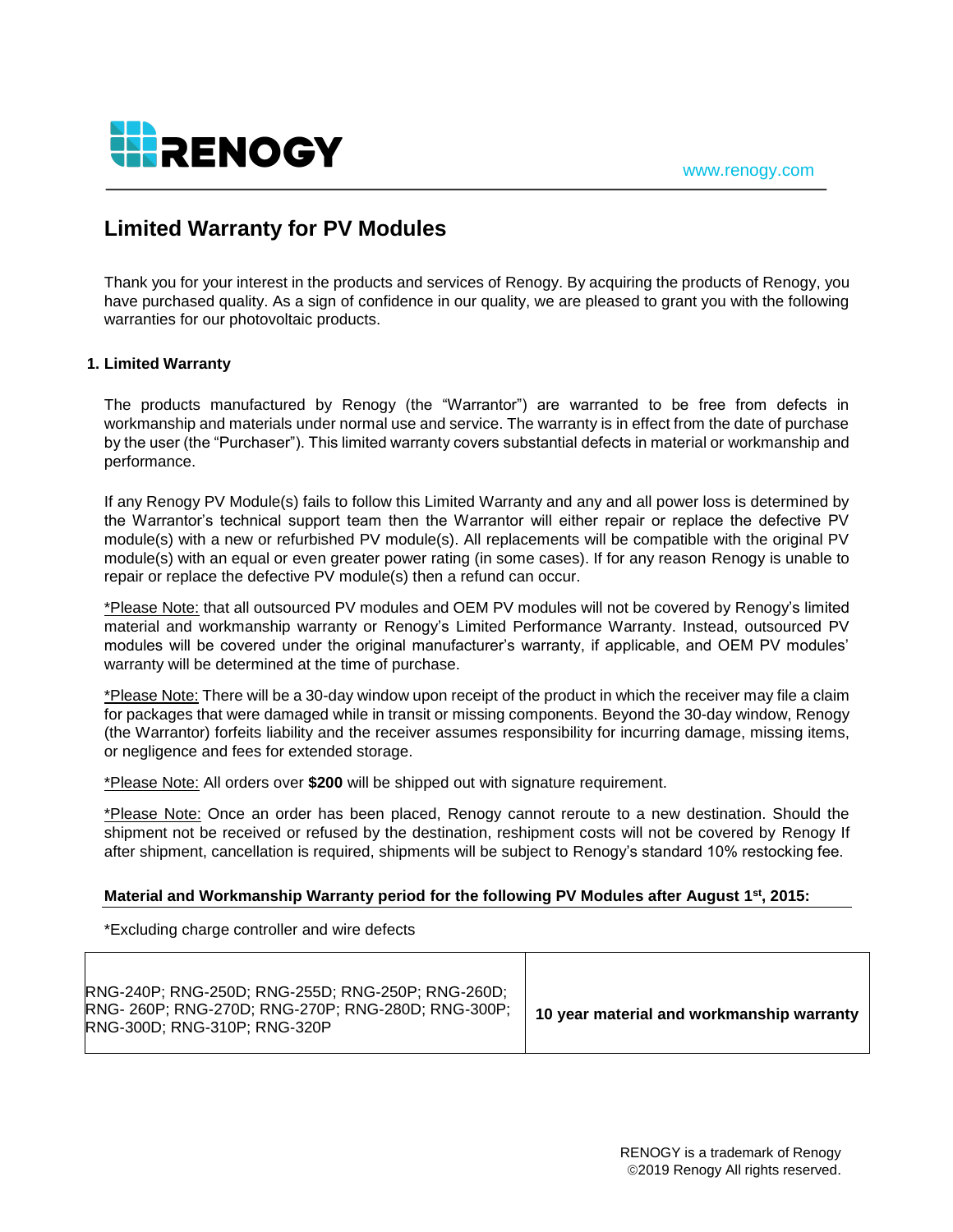| RNG-10D; RNG-20D; RNG-30D; RNG-30D-SS;<br>RNG-50D; RNG-50D-SS; RNG-50P; RNG-80D-SS;<br>RNG-100D; RNG-100D-S; RNG-100D-SS; RNG-100D-R;<br>RNG-100D-R-BK; RNG-100MB; RNG-100P;<br>RNG-150D; RNG-160P; RNG-160D-SS<br>RNG-50DB-H; RNG-100DB-H; RNG-160DB-H | 5 year material and workmanship warranty |
|---------------------------------------------------------------------------------------------------------------------------------------------------------------------------------------------------------------------------------------------------------|------------------------------------------|
| RNG-50MB-ME; RNG-KIT-STCS60D;<br>RNG-KIT-STCS100D; RNG-KIT-STCS100D-NC;<br>RNG-STCS100D-VOY20;<br>RNG-KIT-STCS100MB; RNG-KIT-STCS100MB-NC;<br>RNG-KIT-STCS100MB-VOY20;<br>RNG-KIT-STCS200MB; RNG-KIT-STCS200MB-NC;<br><b>RNG-KIT-STCS200MB-VOY20</b>    | 3 year material and workmanship warranty |
| RNG-KIT-STCSLW-50MB-10CC;<br><b>RNG-KIT-STCSLW-50MB-NC;</b><br>RNG-KIT-STCSLW-100MB-10CC;<br><b>RNG-KIT-STCSLW-100MB-NC</b>                                                                                                                             | 1 year material and workmanship warranty |

# **Performance Warranty period for the following PV Modules after August 1st, 2015:**

\*Excluding charge controller and wire defects

\*The power output will be measured under Renogy standard measurement conditions.

| RNG-10D; RNG-20D; RNG-30D; RNG-30D-SS;<br>RNG-50D; RNG-50D-SS; RNG-80D-SS;<br>RNG-100D; RNG-100D-S; RNG-100D-SS; RNG-100D-R;<br>RNG-100D-R-BK; RNG-100MB;<br><b>RNG-150D; RNG-160D-SS;</b><br>RNG-250D; RNG-255D; RNG-260D; RNG-270D; RNG-280D; RNG-300D;<br><b>RNG-50P; RNG-100P; RNG-160P; RNG-240P; RNG-250P; RNG-260P;</b><br>RNG-270P; RNG-300P; RNG-310P; RNG-320P;<br>RNG-50DB-H; RNG-100DB-H; RNG-160DB-H;<br>RNG-50MB-ME; RNG-KIT-STCS60D;<br>RNG-KIT-STCS100D; RNG-KIT-STCS100D-NC;<br>RNG-STCS100D-VOY20;<br>RNG-KIT-STCS100MB; RNG-KIT-STCS100MB-NC;<br>RNG-KIT-STCS100MB-VOY20;<br><b>RNG-KIT-STCS200MB; RNG-KIT-STCS200MB-NC;</b><br><b>RNG-KIT-STCS200MB-VOY20</b> | 5 year 95% output warranty<br>10 year 90% output warranty<br>25 year 80% output warranty |
|-----------------------------------------------------------------------------------------------------------------------------------------------------------------------------------------------------------------------------------------------------------------------------------------------------------------------------------------------------------------------------------------------------------------------------------------------------------------------------------------------------------------------------------------------------------------------------------------------------------------------------------------------------------------------------------|------------------------------------------------------------------------------------------|
| RNG-KIT-STCSLW-50MB-10CC; RNG-KIT-STCSLW-50MB-NC;<br>RNG-KIT-STCSLW-100MB-10CC; RNG-KIT-STCSLW-100MB-NC                                                                                                                                                                                                                                                                                                                                                                                                                                                                                                                                                                           | <b>No Performance Warranty</b>                                                           |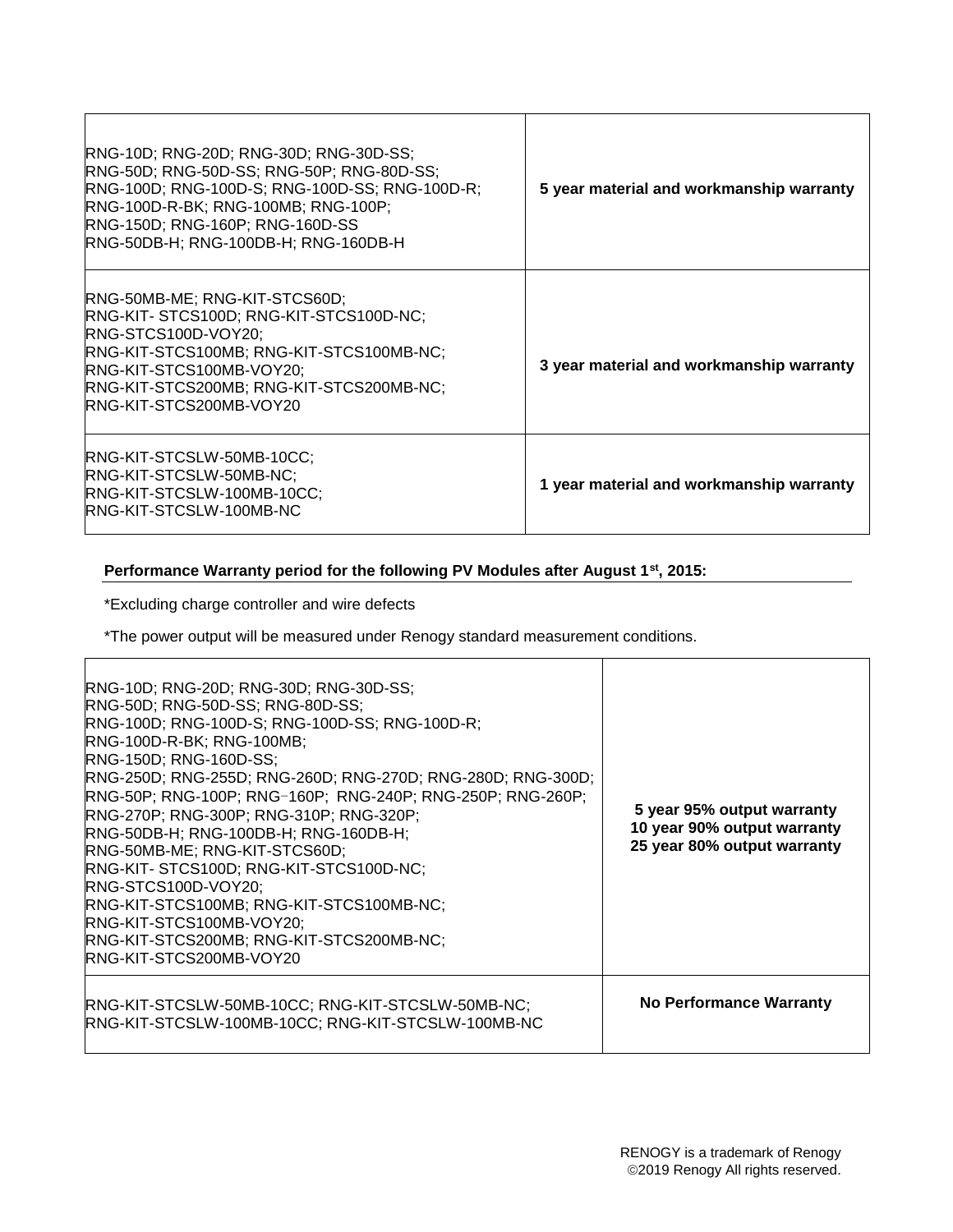# **2. General Conditions for Warranty Claims**

For Workmanship and Material Warranty: If the Purchaser experiences any defects in materials and workmanship under normal application, such as defects and/or failures due to manufacturing or due to materials, it is their responsibility to contact the Warrantor's technical support team. The technicians will offer steps and procedures to test the PV module(s), repair the PV module(s) or require the Purchaser to ship the PV module(s) to the technical support team if needed. Based on the outcome, the warranty service will then be in effect.

For Performance Warranty: If the Purchaser experiences any difficulty with performance of their PV module(s), it is their responsibility to contact the Warrantor's technical support team. If the PV module(s) is under performance warranty, the technicians will offer steps and procedures to test a product, repair a product or require the Purchaser to ship the product to the technical support team if needed. The power output volumes with be determined by Renogy standard measurement conditions. Based on the outcome, the warranty service will then be in effect.

This warranty extends only to the original Purchaser. If gifted or resold the customer must go through the original Purchaser in order to claim warranty. Original order information is needed to claim warranty. If original order was shipped within the US, the Purchaser will be responsible for additional shipping costs out of the US. The Customer's sole and exclusive remedy and the entire liability of the Warrantor, its suppliers and affiliates for breach of the warranty is, either to replace the PV module(s) or component parts of the PV module(s) and in some cases refund the PV module(s) cost. This warranty does not cover labor. PV modules or components that have been serviced or replaced under their warranty period do not receive extended warranties. Instead, the serviced/replaced PV module(s) will abide to the original warranty period issued when first purchased. No employee, agent, dealer or any other person is authorized to give any warranties on behalf of the Warrantor, not expressly set forth in this limited warranty.

## **3. Exclusions and Limitations**

The warranty does not cover failures result from incorrect handling, product modifications, installation, conversion or additions, supplements, operation, natural elements (weather), excessive or deficient energy supply, chemicals, the effect of solid bodies or deliberate damage. If the Warrantor determines that the problem with the PV module(s) is not due to a manufacturing defect in the Warrantor's workmanship or materials, or otherwise does not qualify for warranty repair, then the Purchaser will be responsible for all costs incurred by the Warrantor necessary to repair, replace and transport the PV module(s).

The warranty shall be asserted with the Warrantor in writing enclosing a copy of the invoice and a description of the defect/loss of performance within the warranty period. The Warrantor shall accept no returns of PV modules without the previous written request for this. Within five (5) business days of the date of notification, the Warrantor will provide the Purchaser with an RMA number and the location to which the Purchaser must return the defective PV module(s). Any PV module(s) returned for valid warranty service shall be shipped at the expense and risk of the Warrantor. The Purchaser must return the PV module(s) (or, if authorized by the Warrantor, the defective component parts), within fifteen (15) days after issuance of the RMA number. The Warrantor will be under no obligation to accept any returned PV module(s) that does not have a valid RMA number. All parts that the Warrantor replaces shall become the Warrantor's property on the date the Warrantor ships the repaired PV module(s) or part back to the Purchaser. The Warrantor will use all reasonable efforts within thirty (30) days of receipt of the defective PV module(s) to repair or replace such PV module. If a warranty claim is invalid for any reason, the Purchaser will be charged at the Warrantor's then-current rates for services performed and will be charged for all necessary repairs and expenses incurred by the Warrantor. If the Warrantor determines that a warranty claim is valid, it will ship the repaired or replaced PV module(s) to the Purchaser at the Warrantor's cost.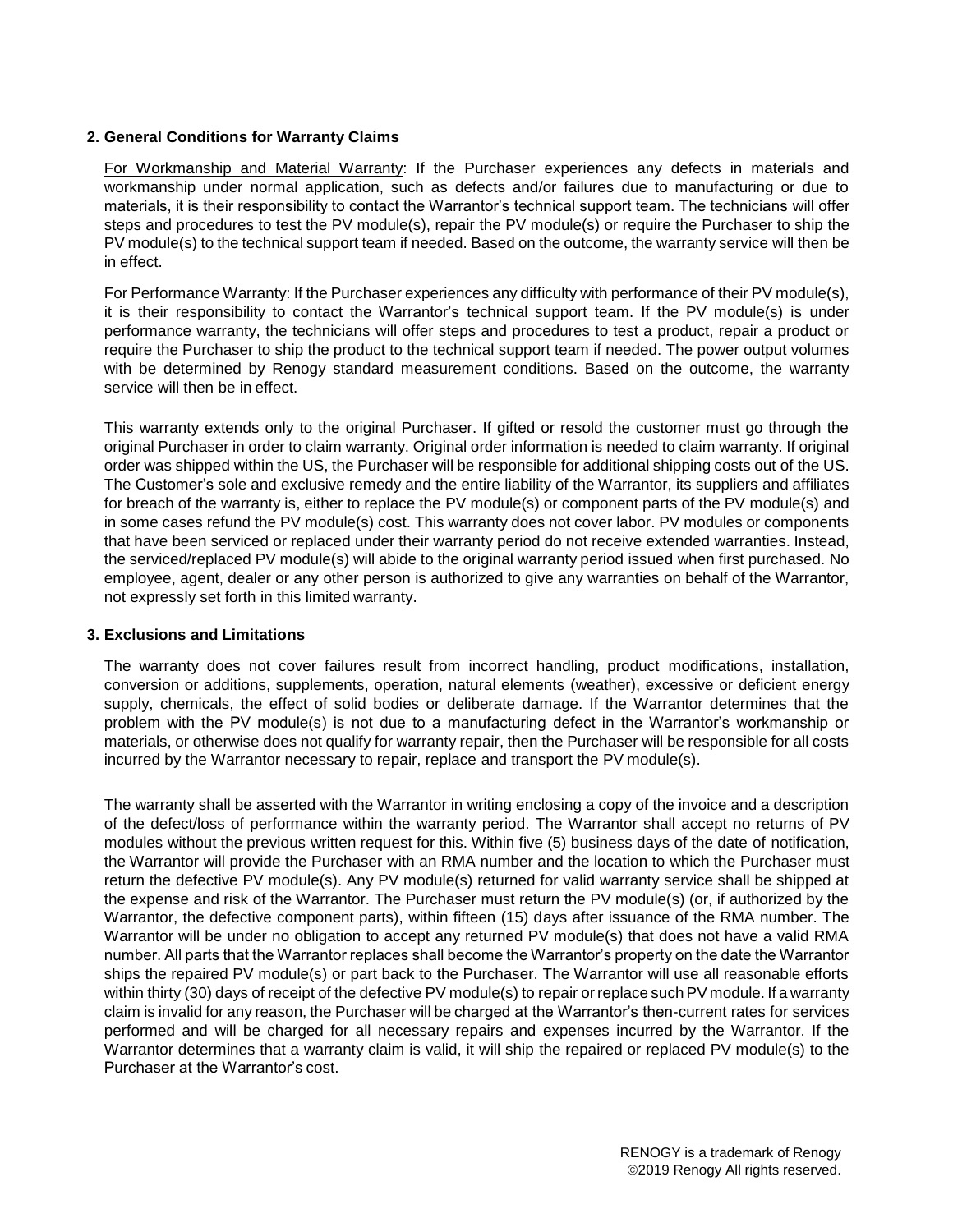**RENOGY MAKES NO OTHER WARRANTIES OR CONDITIONS, EXPRESS OR IMPLIED, INCLUDING, BUT NOT LIMITED TO, ANY IMPLIED WARRANTY OR CONDITION OF MERCHANTABILITY OR FITNESS FOR A PARTICULAR PURPOSE OR ANY IMPLIED WARRANTY OR CONDITION ARISING OUT OF A COURSE OF DEALING, CUSTOMER OR USAGE OF TRADE.**

# **LIMITATION OF LIABILITY**

**UNDER NO CIRCUMSTANCES WILL RENOGY OR ITS AFFILIATES OR SUPPLIERS BE LIABLE OR RESPONSIBLE FOR ANY LOSS OF USE, INTERRUPTION OF BUSINESS, LOST PROFITS, LOST DATA, OR INDIRECT, SPECIAL, INCIDENTAL, OR CONSEQUENTIAL DAMAGES OF ANY KIND REGARDLESS OF THE FORM OF ACTION, WHETHER IN CONTRACT, TORT (INCLUDING NEGLIGENCE), STRICT LIABILITY OR OTHERWISE, EVEN IF RENOGY OR ITS AFFILIATE OR SUPPLIER HAS BEEN ADVISED OF THE POSSIBILITY OF SUCH DAMAGE.**

Some states do not allow the exclusion or limitation of incidental or consequential damages, so these limitations may not apply to you. Neither Renogy nor its affiliates or suppliers will be held liable or responsible for any damage or loss to any items or products connected to, powered by or otherwise attached to the Product. The total cumulative liability to the Purchaser, from all causes of action and all theories of liability, will be limited to and will not exceed the purchase price of the Product paid by the Purchaser. This warranty gives you specific legal rights and you may also have other legal rights that vary from state to state.

## **Renogy**

2775 E. Philadelphia St. Ontario, CA 91761 Phone: 800-330-8678 Fax: 888-543-1164 Email: General Inquiries: [Info@renogy.com](mailto:Info@renogy.com) Sales Inquiries: [sales@renogy.com](mailto:sales@renogy.com) Technical Support Inquiries: [techsupport@renogy.com](mailto:techsupport@renogy.com) Customer Service Inquiries: [customerservice@renogy.com](mailto:customerservice@renogy.com)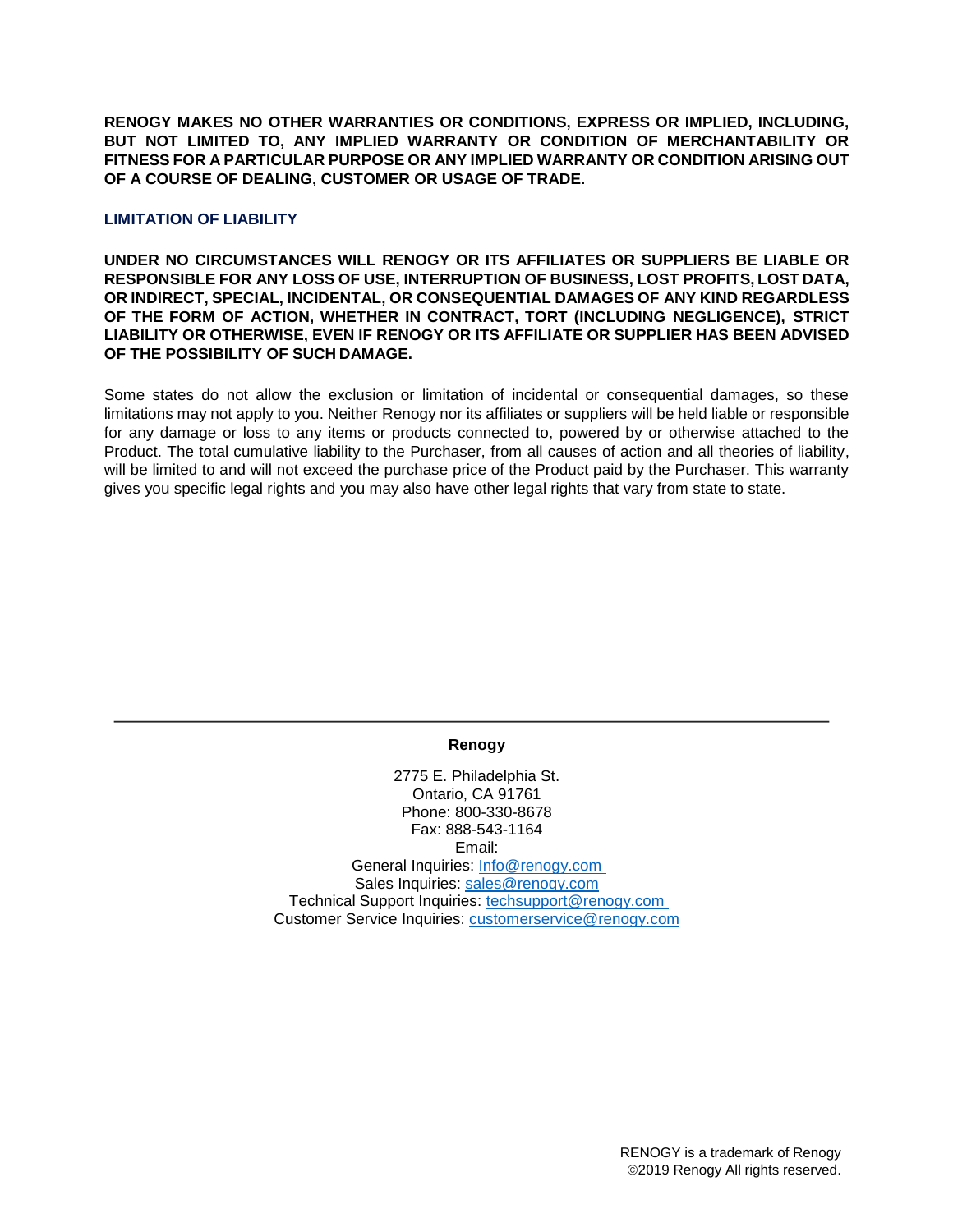

# **Limited Warranty for Accessories**

Thank you for your interest in the products and services of Renogy. By acquiring the products of Renogy, you have purchased quality. As a sign of confidence in our quality, we are pleased to grant you with the following warranties for our products.

# **1. Limited Warranty**

The products manufactured by Renogy (the "Warrantor") are warranted to be free from defects in workmanship and materials under normal use and service. The warranty is in effect from the date of purchase by the user (the "Purchaser"). This limited warranty covers substantial defects in material or workmanship and performance.

If any Renogy product(s) fail to follow this Limited Warranty and any and all power loss is determined by the Warrantor's technical support team then the Warrantor will either repair or replace the defective product(s) with a new or refurbished product(s). All replacements will be compatible with the original product(s) with an equal or even greater power rating (in some cases). If for any reason Renogy is unable to repair or replace the defective product(s) then a refund can occur.

\*Please note that all outsourced product(s) will not be covered by Renogy's limited material and workmanship warranty. Instead, outsourced products will be covered under the original manufacturer's warranty, if applicable. Including but not limited to Samlex America, Enphase Energy, MidNite Solar Inc., VMAX USA, UPG (Universal Power Group), RITAR, etc.

\*Please Note: There will be a 30-day window upon receipt of the product in which the receiver may file a claim for packages that were damaged while in transit or missing components. Beyond the 30-day window, Renogy (the Warrantor) forfeits liability and the receiver assumes responsibility for incurring damage, missing items, or negligence and fees for extended storage.

## **2. Prorated Warranty**

Prorated warranted products manufactured by Renogy (the "Warrantor") are warranted to be free from defects in workmanship and materials under normal use and service. The warranty is in effect from the date of purchase by the user (the "Purchaser"). This limited warranty covers substantial defects in material or workmanship and performance and follows the guidelines of the Limited Warranty with the addition of the following table detailing exchange costs for warranty replacements for prorated warranty items.

\*Please Note: Over-discharging the battery will void the warranty.

| Time      | <b>Charge for Replacement</b> |
|-----------|-------------------------------|
| 0-2 years | No Charge                     |
| 3 vears   | 40% of the original price     |
| 4 years   | 60% of the original price     |
| 5 years   | 80% of the original price     |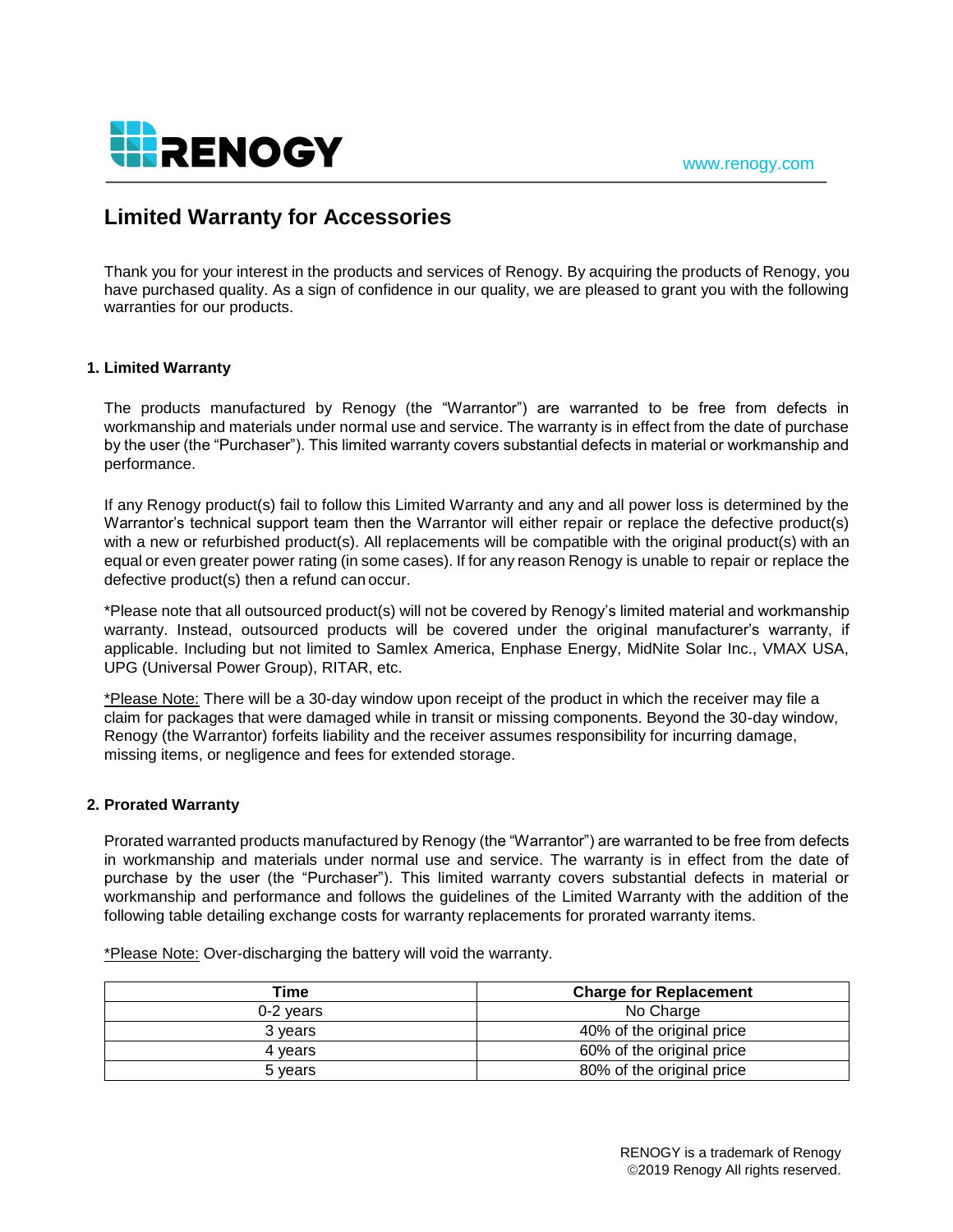**Material and Workmanship Warranty period for the following products after August 1st, 2015:**

| RNG-AK-10FT-10; RNG-AK-10FT-12; RNG-AK-20FT-10; RNG-AK-20FT-12;<br>RNG-AK-30FT-10; RNG-AK-30FT-12; RNG-AK-40FT-10; RNG-AK-40FT-12;<br>RNG-AK-9IN-12;<br>RNG-BATTERYCB-12IN-4; RNG-BATTERYCB-14IN-4;<br>RNG-BATTERYCB-16IN-4;<br>RNG-EXTCB-1.5FT-12; RNG-EXTCB-5FT-10; RNG-EXTCB-5FT-12;<br>RNG-EXTCB-10FT-10; RNG-EXTCB-10FT-12;<br>RNG-EXTCB-15FT-10; RNG-EXTCB-15FT-12;<br>RNG-EXTCB-20FT-10; RNG-EXTCB-20FT-12;<br>RNG-INVTCB-5FT-4; RNG-INVTCB-5FT-0000;<br>RNG-TRAYCB-8FT-8; RNG-TRAYCB-8FT-10; RNG-TRAYCB-8FT-12;<br>RNG-TRAYCB-16FT-8; RNG-TRAYCB-16FT-10; RNG-TRAYCB-16FT-12;<br>RNG-CNCT-MC4; RNG-CNCT-MC4Y; RNG-CNCT-MC4-SAE;<br>RNG-CNCT-MC4BC;<br>RNG-PHOENIX-DC-DC; RNG-PHOENIX-MC4-DC; RNG-PHOENIX-CIG-DC;<br>RNG-LYCAN-RJ45; RNG-LYCAN-XT90; RNG-CNCT-DC-BULB;<br>RNG-LYCAN-ADS-ALGTR; RNG-LYCAN-CIG-ADS; RNG-LYCAN-MC4-ADS;<br>RNG-ANLFUSECB; RNG-TRAYCBDR-8FT-4; RNG-TRAYCB-ALGTR;<br>RNG-RV1530-12IN-12-BL; RNG-RV1550-12IN-10-BL;<br>RNG-RV3015-12IN-12-BL; RNG-RV3050-12IN-10-BL;<br>RNG-RV5030-12IN-10-BL; | <b>Cables &amp; Connectors</b><br>1-year material and<br>workmanship<br>warranty                        |
|---------------------------------------------------------------------------------------------------------------------------------------------------------------------------------------------------------------------------------------------------------------------------------------------------------------------------------------------------------------------------------------------------------------------------------------------------------------------------------------------------------------------------------------------------------------------------------------------------------------------------------------------------------------------------------------------------------------------------------------------------------------------------------------------------------------------------------------------------------------------------------------------------------------------------------------------------------------------------------------------------------------------------------|---------------------------------------------------------------------------------------------------------|
| RNG-CNCT-FUSE10; RNG-CNCT-FUSE15; RNG-CNCT-FUSE20;<br>RNG-CNCT-FUSE30;<br>RNG-ANL-FUSE20; RNG-ANL-FUSE30; RNG-ANL-FUSE40; RNG-ANL-<br>FUSE60; RNG-ANL-FUSE100;<br>RNG-SET-ANL20; RNG-SET-ANL30; RNG-SET-ANL40; RNG-SET-ANL60;<br>RNG-SET-ANL100;                                                                                                                                                                                                                                                                                                                                                                                                                                                                                                                                                                                                                                                                                                                                                                                | <b>Fuses</b><br>1-year material and<br>workmanship<br>warranty                                          |
| RNG-MTS-ZB; RNG-MTS-ACB; RNG-MTS-CB;<br>RNG-MTS-SP100; RNG-MTS-WM;<br>RNG-MTS-MPM4; RNG-MTS-MPM5; R-MTS-MPM;<br>RNG-MTS-STM; RNG-MTS-TM100; RNG-MTS-TMB;<br>RNG-MTS-CE; RNG-MTS-QMSC                                                                                                                                                                                                                                                                                                                                                                                                                                                                                                                                                                                                                                                                                                                                                                                                                                            | <b>Mounts &amp; Brackets</b><br>1-year material and<br>workmanship<br>warranty                          |
| RNG-CTRL-PWM10DB; RNG-CTRL-PWM20DB;<br>RNG-CTRL-WNDPG10; RNG-CTRL-WND10;<br>RNG-CTRL-WND30; RNG-CTRL-WND30-LI;<br>RNG-CTRL-ADV30-LI; RNG-CTRL-VOY20; RNG-CTRL-VS-TS;<br>RNG-CTRL-CMD20; RNG-CTRL-CMD40; RNG-CTRL-CMD60;<br>RNG-CTRL-RVR20; RNG-CTRL-RVR30; RNG-CTRL-RVR40;<br>RNG-CTRL-RVRPG20; RNG-CTRL-RVRPG30; RNG-CTRL-RVRPG40;<br>RNG-CTRL-RVRPG60; RNG-CTRL-RVR60; RNG-CTRL-RVR100;<br>RNG-CTRL-BT-1; RNG-CTRL-DM-1<br>RNG-TRCRMTR-MT-1; RNG-TRCRMTR-MT-5; RNG-TRCRMTR-MT-50;<br>RNG-CTRL-TS; RNG-VOY-TS                                                                                                                                                                                                                                                                                                                                                                                                                                                                                                                  | <b>Charge Controllers &amp;</b><br><b>Accessories</b><br>1-year material and<br>workmanship<br>warranty |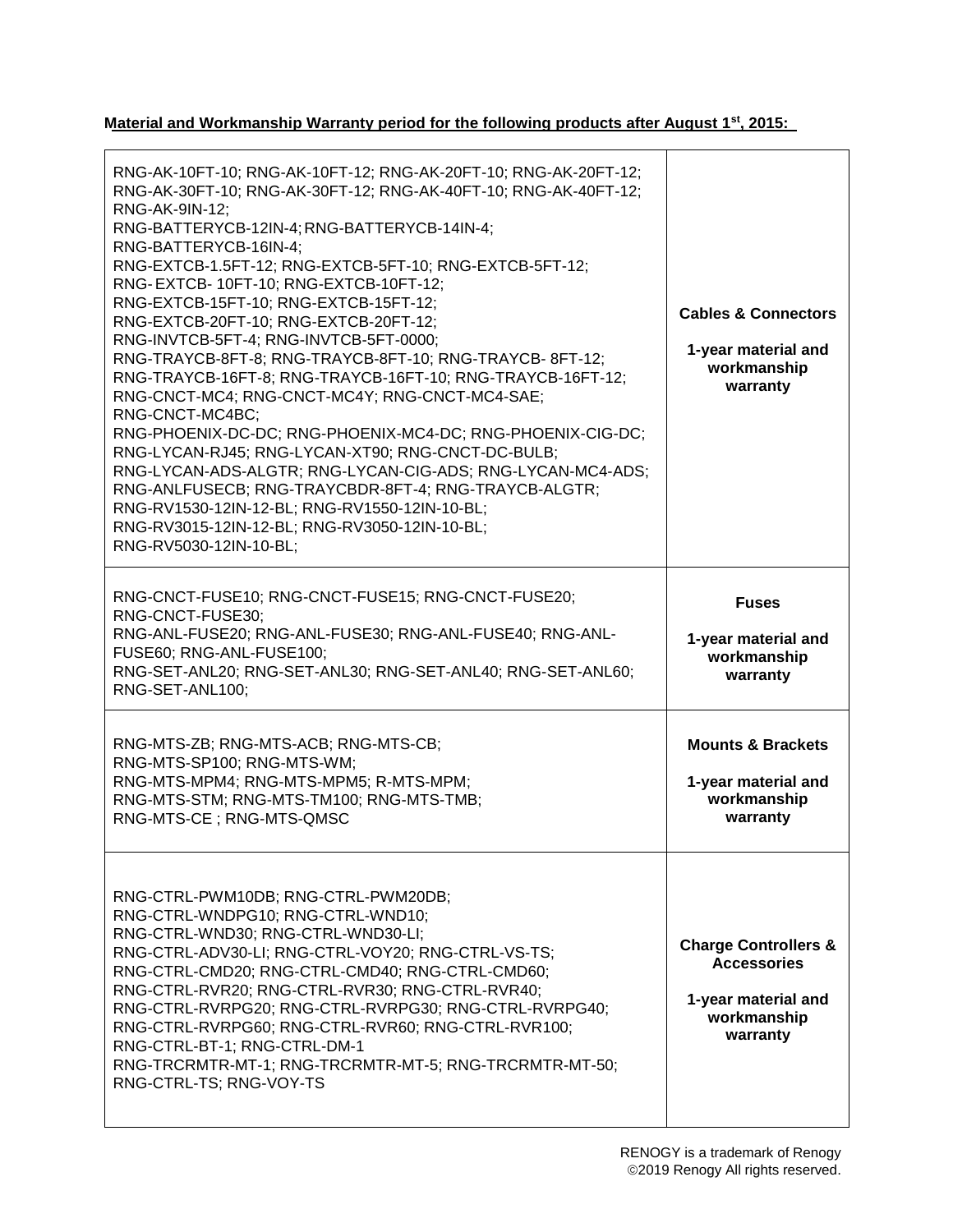| RNG-INVT-500-12V; RNG-INVT-1000-12V; RNG-INVT-2000-12V;<br>RNG-INVT-600-12V-P3; RNG-INVT-1000-12V-P3; RNG-INVT-2000-12V-P3;<br>RNG-INVT-700-12V-P2; RNG-INVT-1000-12V-P2; RNG-INVT-2000-12V-P2;<br>RNG-INVT-3000-12V-P2; | <b>Inverters</b><br>1-year material and<br>workmanship<br>warranty         |
|--------------------------------------------------------------------------------------------------------------------------------------------------------------------------------------------------------------------------|----------------------------------------------------------------------------|
| RNG-INVT-1000-12V-C; RNG-INVT-2000-12V-C; RNG-INVT-3000-12V-C;<br>RNG-INVT-C-RC;                                                                                                                                         | <b>Inverter-Chargers</b><br>1-year material and<br>workmanship<br>warranty |
| RNG-BATT-GEL12-200; RNG-BATT-GEL12-100; RNG-BATT-GEL12-160;<br>RNG-BATT-GEL6-260                                                                                                                                         | <b>GEL Batteries</b><br>3-year material<br>warranty                        |
| RNG-BATT-AGM12-100; RNG-BATT-AGM12-200; RNG-BATT-AGM6-260;<br>RNG-BATT-AGM12-7; RNG-BATT-AGM12-9; RNG-BATT-AGM12-18                                                                                                      | <b>AGM Batteries</b><br>2-year material<br>warranty                        |
| RNG-BATT-LFP12-50; RNG-BATT-LFP12-100; RNG-BATT-LFP-12-170                                                                                                                                                               | <b>LFP Batteries</b><br>**5-year prorated<br>warranty                      |
| RNG-BATT-ISO200;<br>RNG-DCC1212-20; RNG-DCC1212-40                                                                                                                                                                       | <b>Battery Chargers</b><br>1-year material and<br>workmanship<br>warranty  |
| RNG-TOOL-MC4; RNG-TOOL-SD; RNG-TOOL-CR; RNG-TOOL-WS;<br>RNG-TOOL-MM; RNG-TOOL-BOX; RNG-TOOL-V46                                                                                                                          | <b>Tools</b><br>1-year material and<br>workmanship<br>warranty             |
| RNG-CMP-PACK; RMFF-3P6V-101;<br>RNG-CMP-T100; RNG-CMP-RPP;<br>RNG-CMP-EFL5; RNG-CMP-EFL10; RNG-CMP-EFLP5; RNG-CMP-EFLP10;<br>RNG-CMP-ELMN200; RNG-CMP-ETUNES; RNG-CMP-SPB15K-US-R;<br>RNG-ELM-PHOENIX; RNG-ELM-LYCAN;    | <b>Consumer Products</b><br>1-year material and<br>workmanship<br>warranty |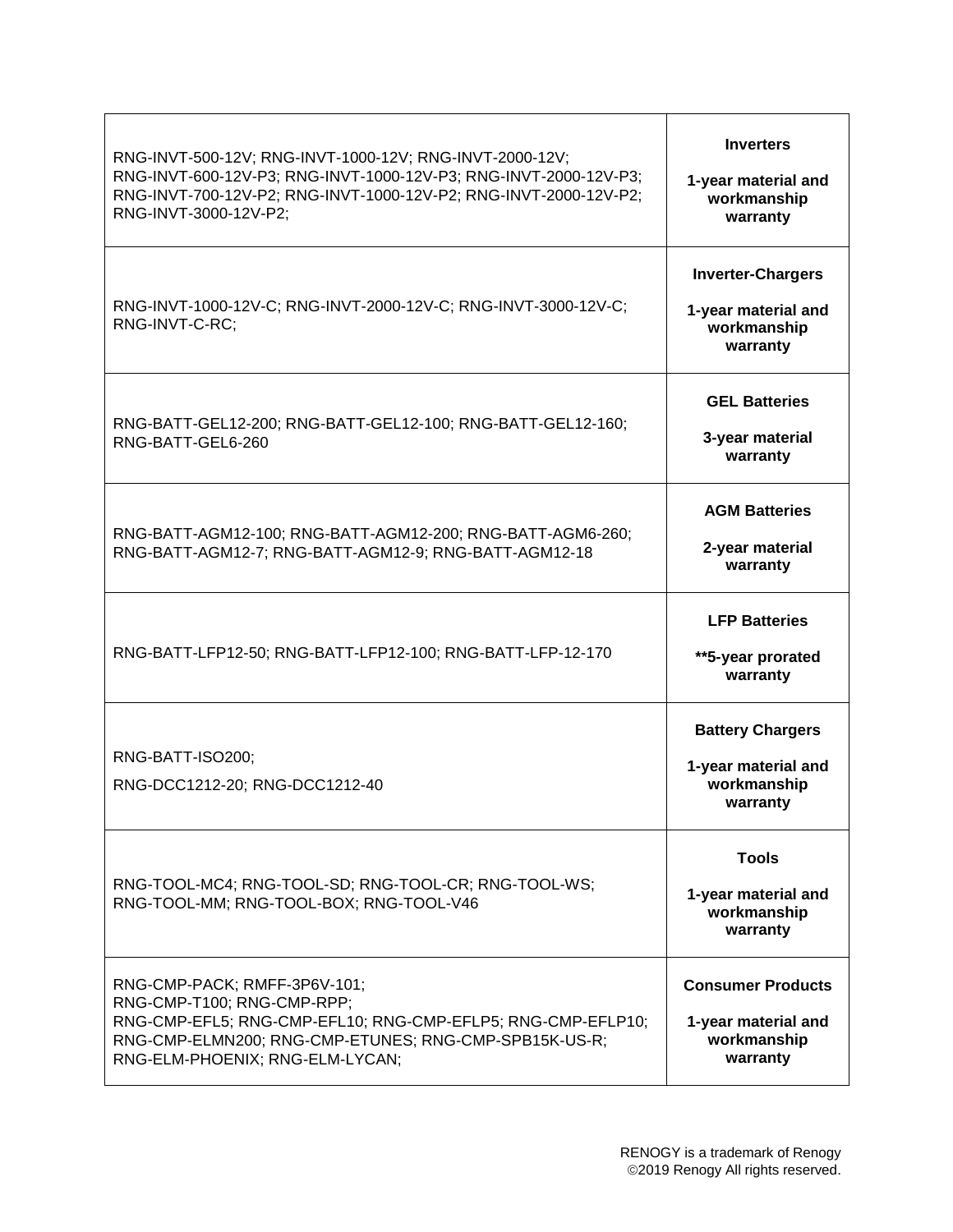## **3. General Conditions for Warranty Claims**

For Workmanship and Material Warranty: If the Purchaser experiences any defects in materials and workmanship under normal application, such as defects and/or failures due to manufacturing or due to materials, it is their responsibility to contact the Warrantor's technical support team. The technicians will offer steps and procedures to test the product(s), repair the product(s) or require the Purchaser to ship the product(s) to the technical support team if needed. Based on the outcome, the warranty service will then be in effect.

This warranty extends only to the original Purchaser. If gifted or resold the customer must go through the original Purchaser in order to claim warranty. Original order information is needed to claim warranty. If original order was shipped within the US, the Purchaser will be responsible for additional shipping costs out of the US. The Customer's sole and exclusive remedy and the entire liability of the Warrantor, its suppliers and affiliates for breach of the warranty is, either to replace the product(s) or component parts of the product(s) and in some cases refund the product(s) cost. This warranty does not cover labor. Products that have been serviced or replaced under their warranty period do not receive extended warranties. Instead, the serviced/replaced product(s) will abide to the original warranty period issued when first purchased. No employee, agent, dealer or any other person is authorized to give any warranties on behalf of the Warrantor, not expressly set forth in this limited warranty.

# **4. Exclusions and Limitations**

The warranty does not cover failures result from incorrect handling, product modifications, installation, conversion or additions, supplements, operation, natural elements (weather), excessive or deficient energy supply, chemicals, the effect of solid bodies or deliberate damage. If the Warrantor determines that the problem with the product(s) is not due to a manufacturing defect in the Warrantor's workmanship or materials, or otherwise does not qualify for warranty repair, then the Purchaser will be responsible for all costs incurred by the Warrantor necessary to repair, replace and transport the product(s).

The warranty shall be asserted with the Warrantor in writing enclosing a copy of the invoice and a description of the defect/loss of performance within the warranty period. The Warrantor shall accept no returns of product(s) without the previous written request for this. Within five (5) business days of the date of notification, the Warrantor will provide the Purchaser with an RMA number and the location to which the Purchaser must return the defective module(s). Any product(s) returned for valid warranty service shall be shipped at the expense and risk of the Warrantor. The Purchaser must return the product(s) (or, if authorized by the Warrantor, the defective component parts), within fifteen (15) days after issuance of the RMA number. The Warrantor will be under no obligation to accept any returned product(s) that does not have a valid RMA number. All parts that the Warrantor replaces shall become the Warrantor's property on the date the Warrantor ships the repaired product(s) or part back to the Purchaser. The Warrantor will use all reasonable efforts within thirty (30) days of receipt of the defective product(s) to repair or replace such product(s). If a warranty claim is invalid for any reason, the Purchaser will be charged at the Warrantor's then-current rates for services performed and will be charged for all necessary repairs and expenses incurred by the Warrantor. If the Warrantor determines that a warranty claim is valid, it will ship the repaired or replaced product(s) to the Purchaser at the Warrantor's cost.

## **5. Exclusions and Limitations for Batteries**

The warranty does not cover failures result from incorrect handling, product modifications, installation, conversion or additions, supplements, operation, natural elements (weather), excessive or deficient energy supply, chemicals, the effect of solid bodies or deliberate damage. Additionally, the warranty does not cover damages sustained from abuse or neglect, damage from shipping, loose terminal or bolts resulting in overheating, water damage, worn out batteries, or tampered batteries. If the Warrantor determines that the problem with the product(s) is not due to a manufacturing defect in the Warrantor's workmanship or materials, or otherwise does not qualify for warranty repair, then the Purchaser will be responsible for all costs incurred by the Warrantor necessary to repair, replace and transport the product(s). The Warrantor will not be